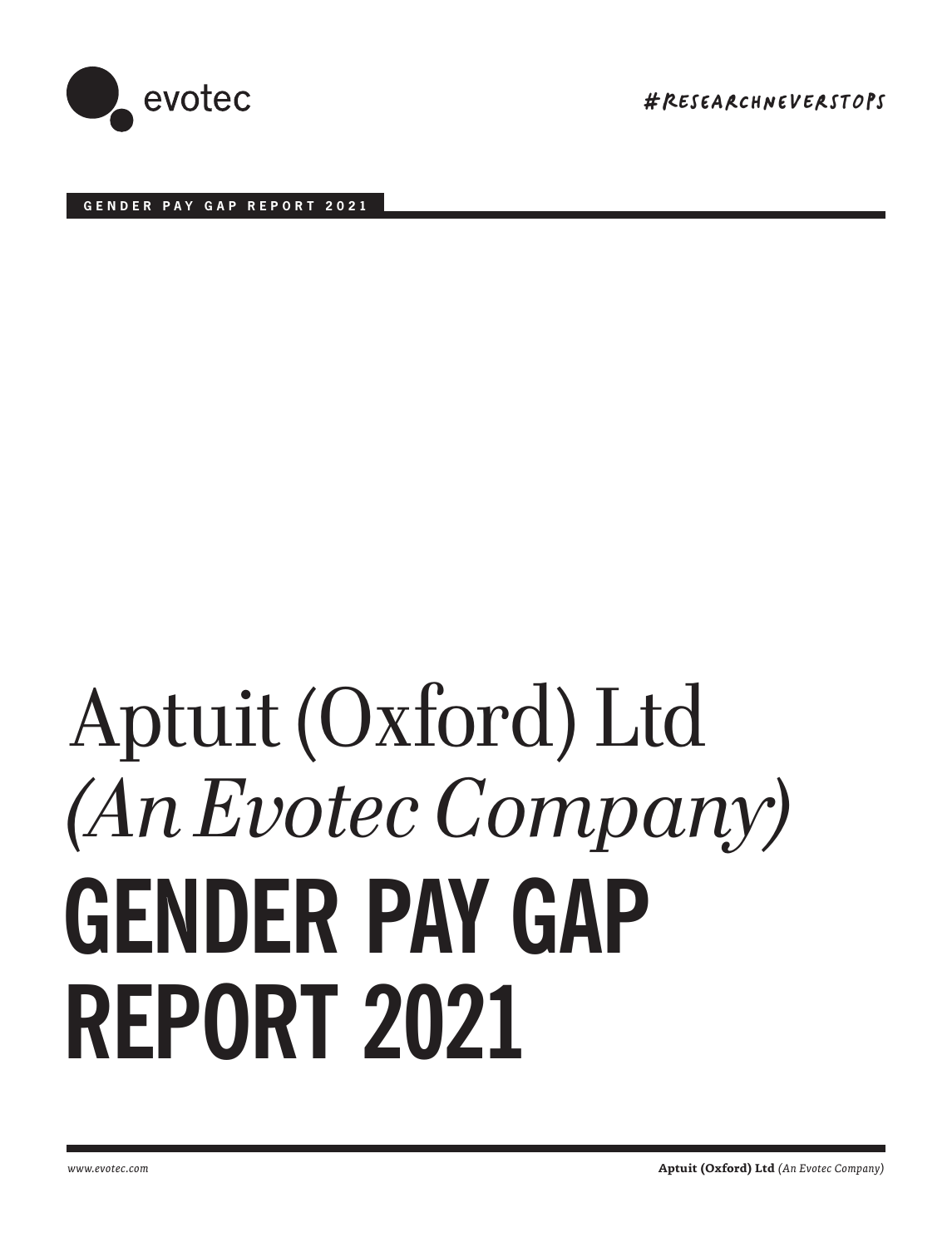

#### **1. Introduction**

Evotec is a global, publicly listed biotechnology company, and leader in the discovery and development of novel small molecule drugs with operational sites in Europe and the US. The Company has built substantial drug discovery expertise and an industrialised platform that can drive new innovative small molecule compounds into the clinic. In addition, Evotec has built a deep internal knowledge base in the treatment of diseases related to neuroscience, pain, oncology, inflammation and metabolic diseases.

Evotec has offices in France, Germany, Italy, Austria, UK and US. Our UK offices are based in the Abingdon, Oxfordshire and Alderley Park, Cheshire and form part of Evotec UK Ltd.

Aptuit (Oxford), an Evotec company, is a pharmaceutical services provider that offers the most complete set of integrated early discovery to mid-phase drug development solutions by applying scientific excellence, outstanding service and a team of some of the foremost scientific professionals in the industry.

#### **2. Gender Pay Gap explained**

From 2017 onwards, any UK organisation employing 250 or more employees has to publicly report on its gender pay gap in six different ways:

- 1. Mean pay gap
- 2. Median pay gap
- 3. Mean bonus gap
- 4. Median bonus gap
- 5. Proportion of men and women who received bonuses
- 6. Number of men and women according to quartile pay bands

A gender pay gap is not the same as equal pay. Equal pay is a direct comparison between individuals. It considers whether an individual is paid equivalently to other employees doing the same or equivalent work regardless of gender. The gender pay gap, however, shows the difference in the average earnings between all men and women in an organisation regardless of role or seniority.

A company reporting a positive pay gap means its male employees, on average, are paid more than its female ones. A company reporting a negative pay gap means its female employees are paid more than its male ones on average.

## **3. Aptuit (Oxford) Ltd's Gender Pay Gap data 2021**

We collected our data on 5th April 2021 and at this time our workforce at Aptuit (Oxford) consisted of 95 women and 164 men. The figures show that Aptuit (Oxford) has:

#### **Difference between female and male employees earnings at Aptuit (Oxford)**

| Mean gender pay gap (in hourly pay)   | $9.5\%$ lower |
|---------------------------------------|---------------|
| Median gender pay gap (in hourly pay) | 5.8% lower    |

Aptuit (Oxford) has a higher percentage of male employees (63.3%) than female employees. Given the higher proportion of male employees, there are more male than female employees in all pay quartiles at Aptuit (Oxford). However, the split between male and female employees becomes greater with seniority, and therefore pay levels. The underrepresentation of females at senior level is typical of the STEM sector and a challenge that all businesses in this sector face.

| Lower<br><b>Quartile</b> |     | <b>Lower Middle</b><br><b>Quartile</b> |     | <b>Upper Middle</b><br><b>Quartile</b> |     | <b>Upper</b><br><b>Quartile</b> |     |
|--------------------------|-----|----------------------------------------|-----|----------------------------------------|-----|---------------------------------|-----|
| 42%                      | 58% | 44%                                    | 56% | 33%                                    | 67% | 27%                             | 73% |
| 26                       | 36  | 27                                     | 35  | 21                                     | 42  | 17                              | 46  |
| women                    | men | women                                  | men | women                                  | men | women                           | men |

According to Women in STEM in 2021, the percentage of women entering STEM subjects at university level was 26% and at employment level was 24%.

When compared to these statistics, whilst Aptuit (Oxford) has a higher percentage of male employees (63.3%), the company's percentage of female employees (36.7%) is higher than in some organisations in the STEM sector.

### **4. Aptuit (Oxford) Ltd's Gender Bonus Gap data 2021**

All Aptuit (Oxford)'s permanent & fixed term employees in the UK are eligible for an annual bonus. 92% of male employees and 97% of female employees received a bonus in the relevant period for this report. Those employees who did not receive a bonus were not eligible to do so.

The bonus figures show that Aptuit (Oxford) has:

#### **Difference between female and male employees bonus pay at Aptuit (Oxford)**

| Mean gender bonus gap   | 18.6% lower |
|-------------------------|-------------|
| Median gender bonus gap | 7% lower    |

Aptuit (Oxford) has several different bonus offerings to reflect business and individual contributions. Aptuit (Oxford)'s bonus pay gap reflects the lower level of females at senior level where bonus is a larger component of overall compensation.

A higher percentage of our leadership team are male which is why there is a higher mean bonus pay gap. Although there is a higher proportion of males to females in the higher pay quartiles, Aptuit (Oxford) also has a significant proportion of males in the lower two pay quartiles who receive lower bonuses (see quartile table above). This results in the median bonus gap being lower than the mean bonus gap.

The figures are also affected by the bonus pay gap being based on actual payments received with the pro-rating of bonus calculations for part-time workers. Pro-ration is a contributing factor to the size of the reported bonus and impacts on both the mean and median bonus gap as a higher proportion of female employees at Aptuit (Oxford) are part-time.